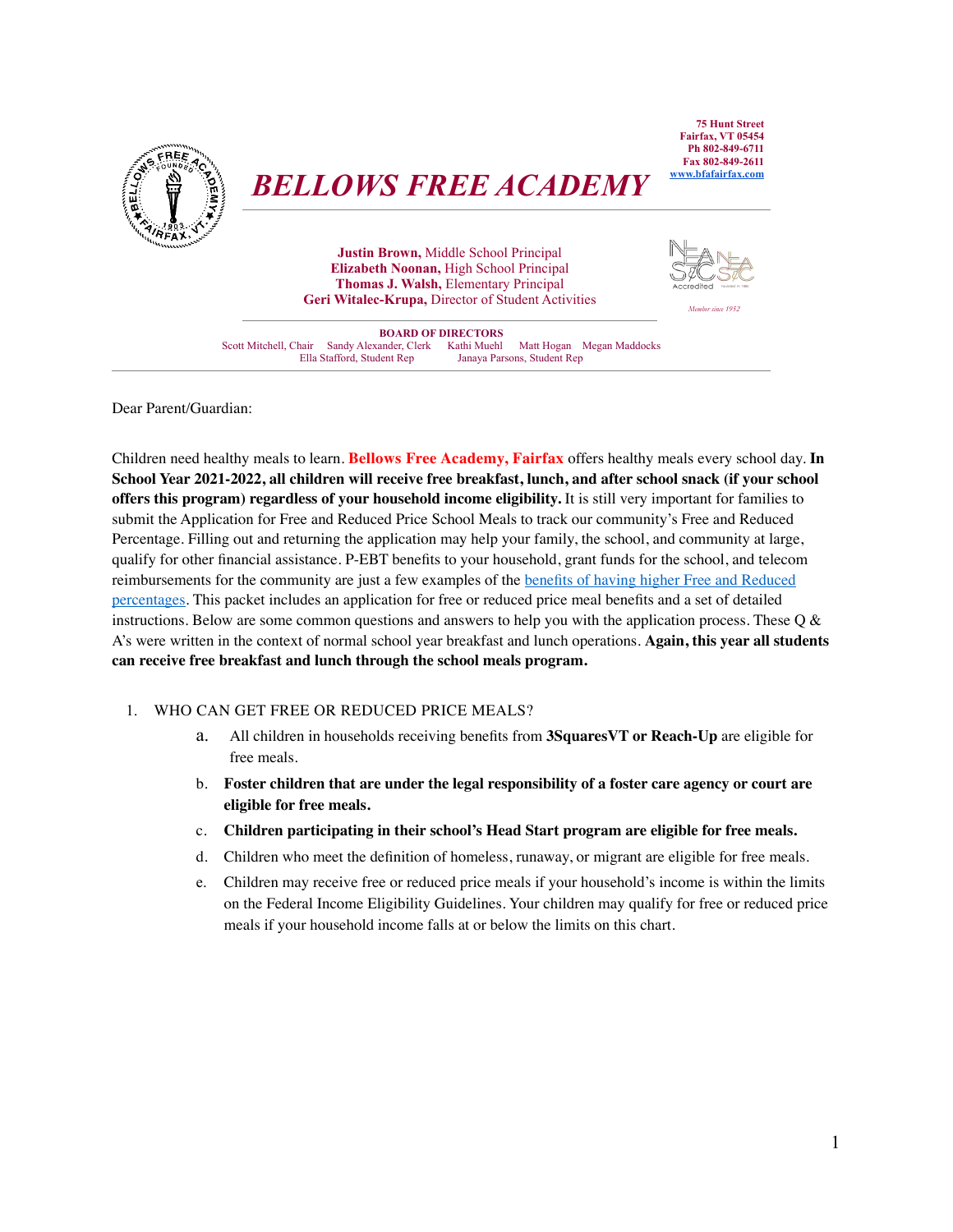*BELLOWS FREE ACADEMY*



**Justin Brown,** Middle School Principal **Elizabeth Noonan,** High School Principal **Thomas J. Walsh,** Elementary Principal **Geri Witalec-Krupa,** Director of Student Activities *Member since 1952*



**BOARD OF DIRECTORS** Scott Mitchell, Chair Sandy Alexander, Clerk Kathi Muehl Matt Hogan Megan Maddocks Janaya Parsons, Student Rep\_

| FEDERAL INCOME ELIGIBILITY GUIDELINES For School Year 2021 - 2022 |               |                |                           |                           |        |  |  |  |
|-------------------------------------------------------------------|---------------|----------------|---------------------------|---------------------------|--------|--|--|--|
| <b>Household Size</b>                                             | <b>Yearly</b> | <b>Monthly</b> | <b>Twice Per</b><br>Month | <b>Every Two</b><br>Weeks | Weekly |  |  |  |
| 1                                                                 | 23,828        | 1,986          | 993                       | 917                       | 459    |  |  |  |
| $\overline{c}$                                                    | 32,227        | 2,686          | 1,343                     | 1,240                     | 620    |  |  |  |
| 3                                                                 | 40,626        | 3,386          | 1,693                     | 1,563                     | 782    |  |  |  |
| $\overline{4}$                                                    | 49,025        | 4,086          | 2,043                     | 1,886                     | 943    |  |  |  |
| 5                                                                 | 57,424        | 4,786          | 2,393                     | 2,209                     | 1,105  |  |  |  |
| 6                                                                 | 65,823        | 5,486          | 2,743                     | 2,532                     | 1,266  |  |  |  |
| $\tau$                                                            | 74,222        | 6,186          | 3,093                     | 2,855                     | 1,428  |  |  |  |
| 8                                                                 | 82,621        | 6,886          | 3,443                     | 3,178                     | 1,589  |  |  |  |
| For each additional household member,<br>add                      | 8,399         | 700            | 350                       | 324                       | 162    |  |  |  |

- 2. HOW DO I KNOW IF MY CHILDREN QUALIFY AS HOMELESS, MIGRANT, OR RUNAWAY? Do the members of your household lack a permanent address? Are you staying together in a shelter, hotel, or other temporary housing arrangement? Does your family relocate on a seasonal basis? Are any children living with you who have chosen to leave their prior family or household? If you believe children in your household meet these descriptions and haven't been told your children will get free meals, please call or e-mail **Crystal L. Maynard,** [clmaynard@FWSU.org](mailto:clmaynard@FWSU.org) **or 802-849-6711.**
- 3. DO I NEED TO FILL OUT AN APPLICATION FOR EACH CHILD? No. *Use one Free and Reduced Price School Meals Application for all students in your household.* We cannot approve an application that is not complete, so be sure to fill out all required information. Return the completed application to: **BFA Fairfax, 75 Hunt St., Fairfax, VT 05454.**
- 4. SHOULD I FILL OUT AN APPLICATION IF I RECEIVED A LETTER THIS SCHOOL YEAR SAYING MY CHILDREN ARE ALREADY APPROVED FOR FREE MEALS? No, but please read the letter you got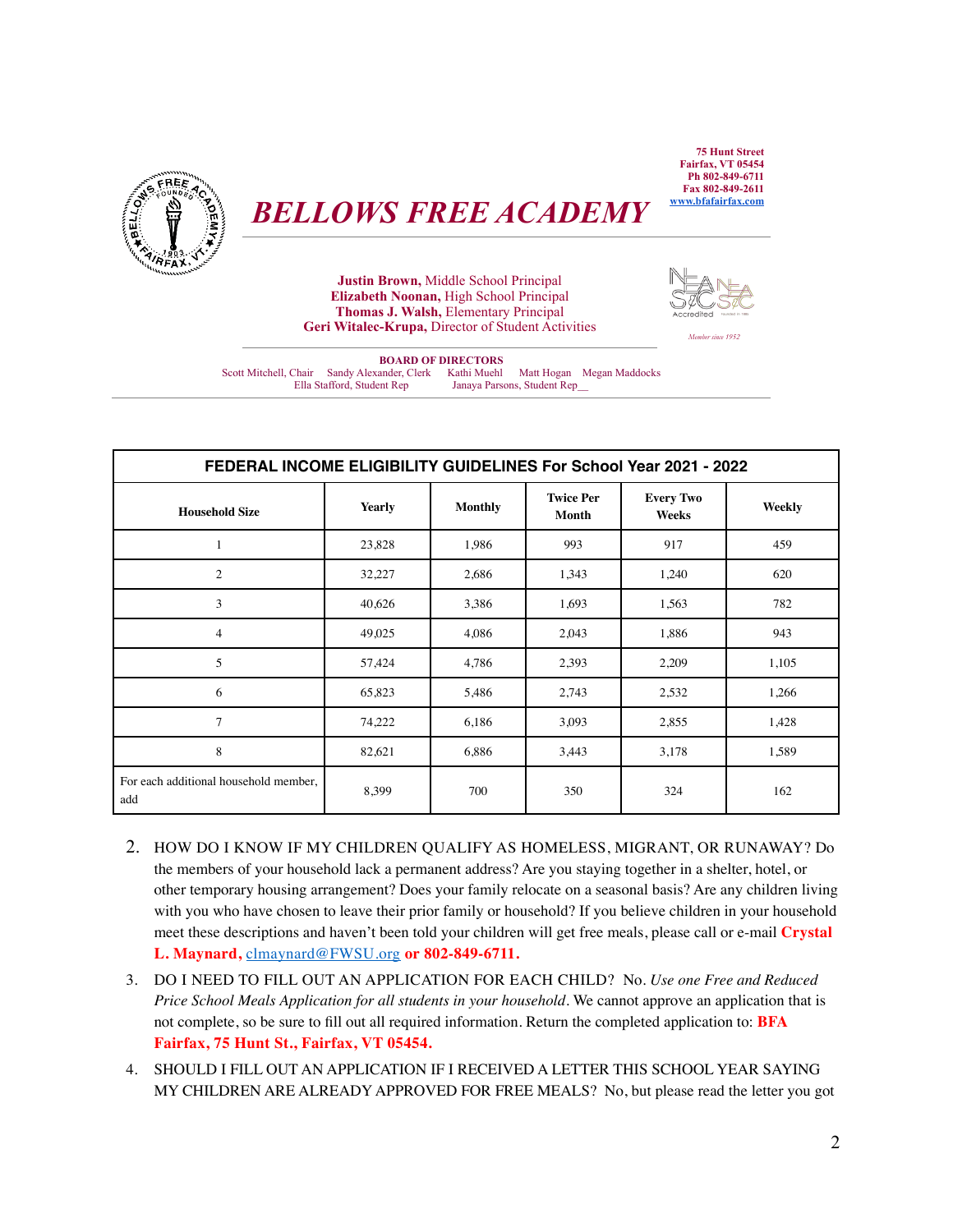carefully and follow the instructions. If any children in your household were missing from your eligibility notification, contact **Crystal L. Maynard, 75 Hunt St. Fairfax, VT 05454,** [clmaynard@fwsu.org](mailto:clmaynard@fwsu.org) **or 802-849-6711** immediately.



- 5. MY CHILD'S APPLICATION WAS APPROVED LAST YEAR. DO I NEED TO FILL OUT A NEW ONE? Yes. Your child's application is only good for that school year and for the first few days of this school year. You must send in a new application unless the school told you that your child is eligible for the new school year. If you do not send in a new application that is approved by the school or you have not been notified that your child is eligible for free meals, your child will be charged the full price for meals.
- 6. I GET WIC. CAN MY CHILDREN GET FREE MEALS? Children in households participating in WIC may be eligible for free or reduced price meals; a meal application is needed. Please send in an application.
- 7. WILL THE INFORMATION I GIVE BE CHECKED? We may also ask you to send written proof of the household income you report.
- **8.** IF I DON'T QUALIFY NOW, MAY I APPLY LATER? Yes, you may apply at any time during the school year. For example, children with a parent or guardian who becomes unemployed may become eligible for free and reduced price meals if the household income drops below the income limit.
- **9.** WHAT IF I DISAGREE WITH THE SCHOOL'S DECISION ABOUT MY APPLICATION? You should talk to your school officials. You also may ask for a hearing by calling or writing to: **Crystal L. Maynard, 75 Hunt St., Fairfax, VT 05454,** [clmaynard@fwsu.org](mailto:clmaynard@fwsu.org)**, 802-849-6711.**
- **10.** MAY I APPLY IF SOMEONE IN MY HOUSEHOLD IS NOT A U.S. CITIZEN? Yes. You, your children, or other household members do not have to be U.S. citizens to apply for free or reduced price meals.
- 11. WHAT IF MY INCOME IS NOT ALWAYS THE SAME? List the amount that you normally receive. For example, if you normally make \$1,000 each month, but you missed some work last month and only made \$900, put down that you made \$1,000 per month. If you normally get overtime, include it, but do not include it if you only work overtime sometimes. If you have lost a job or had your hours or wages reduced, use your current income.
- 12. WHAT IF SOME HOUSEHOLD MEMBERS HAVE NO INCOME TO REPORT? Household members may not receive some types of income we ask you to report on the application, or may not receive income at all. Whenever this happens, please write a '0' in the field. However, if any income fields are left empty or blank,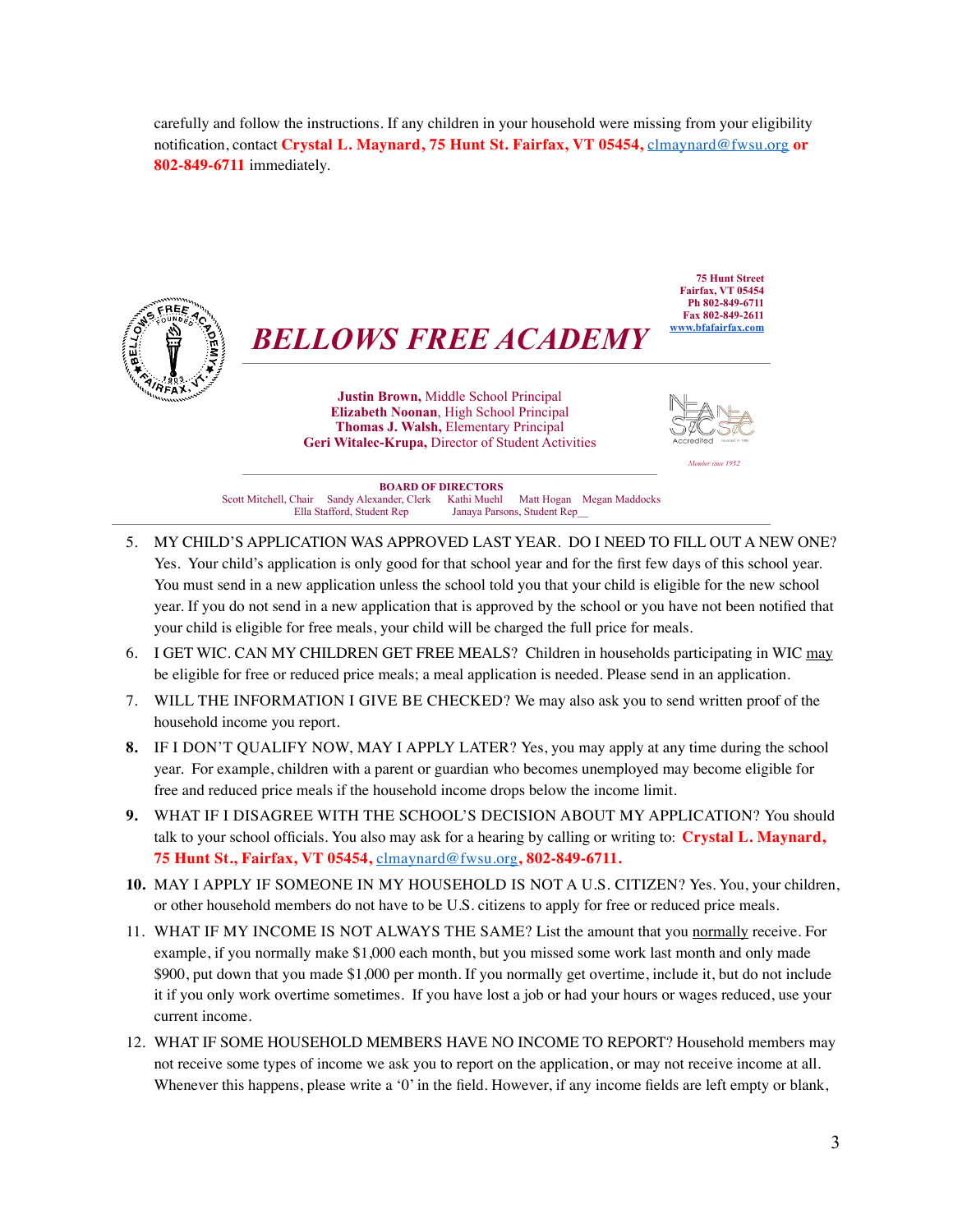those will also be counted as zeroes. Please be careful when leaving income fields blank, as we will assume you meant to do so.



*BELLOWS FREE ACADEMY*

**Justin Brown,** Middle School Principal **Elizabeth Noonan,** High School Principal **Thomas J. Walsh,** Elementary Principal **Geri Witalec-Krupa,** Director of Student Activities *Member since 1952*



**75 Hunt Street Fairfax, VT 05454 Ph 802-849-6711 Fax 802-849-2611 [www.bfafairfax.com](http://www.bfafairfax.com)**

**BOARD OF DIRECTORS**<br>ander. Clerk Kathi Muehl Scott Mitchell, Chair Sandy Alexander, Clerk Kathi Muehl Matt Hogan Megan Maddocks Ella Stafford, Student Rep Janaya Parsons, Student Rep\_\_

13. WE ARE IN THE MILITARY. DO WE REPORT OUR INCOME DIFFERENTLY? Your basic pay and cash bonuses must be reported as income. If you get any cash value allowances for off-base housing, food, or clothing, or receive Family Subsistence Supplemental Allowance payments, it must also be included as income. However, if your housing is part of the Military Housing

Privatization Initiative, do not include your housing allowance as income. Any additional combat pay resulting from deployment is also excluded from income.

- 14. WHAT IF THERE ISN'T ENOUGH SPACE ON THE APPLICATION FOR MY FAMILY? List any additional household members on a separate piece of paper and attach it to your application. Contact **Crystal L. Maynard, 75 Hunt St., Fairfax, VT 05454,** [clmaynard@fwsu.org](mailto:clmaynard@fwsu.org)**, 802-849-6711 to receive a second application.**
- 15. MY FAMILY NEEDS MORE HELP. ARE THERE OTHER PROGRAMS WE MIGHT APPLY FOR? To find out how to apply for **3SquaresVT** or other assistance benefits, contact your local assistance office or call **1-800-479-6151.**

If you have other questions or need help, call **802-849-6711.**

Sincerely,

#### **Crystal L. Maynard**

In accordance with Federal civil rights law and U.S. Department of Agriculture (USDA) civil rights regulations and policies, the USDA, its Agencies, offices, and employees, and institutions participating in or administering USDA programs are prohibited from discriminating based on race, color, national origin, sex, disability, age, or reprisal or retaliation for prior civil rights activity in any program or activity conducted or funded by USDA.

Persons with disabilities who require alternative means of communication for program information (e.g. Braille, large print, audiotape, American Sign Language, etc.), should contact the Agency (State or local) where they applied for benefits. Individuals who are deaf, hard of hearing or have speech disabilities may contact USDA through the Federal Relay Service at (800) 877-8339. Additionally, program information may be made available in languages other than English.

To file a program complaint of discrimination, complete the [USDA Program Discrimination Complaint Form](https://www.usda.gov/sites/default/files/documents/USDA-OASCR%2520P-Complaint-Form-0508-0002-508-11-28-17Fax2Mail.pdf), (AD-3027) found online at: [https://](https://www.usda.gov/oascr/how-to-file-a-program-discrimination-complaint) [www.usda.gov/oascr/how-to-file-a-program-discrimination-complaint,](https://www.usda.gov/oascr/how-to-file-a-program-discrimination-complaint) and at any USDA office, or write a letter addressed to USDA and provide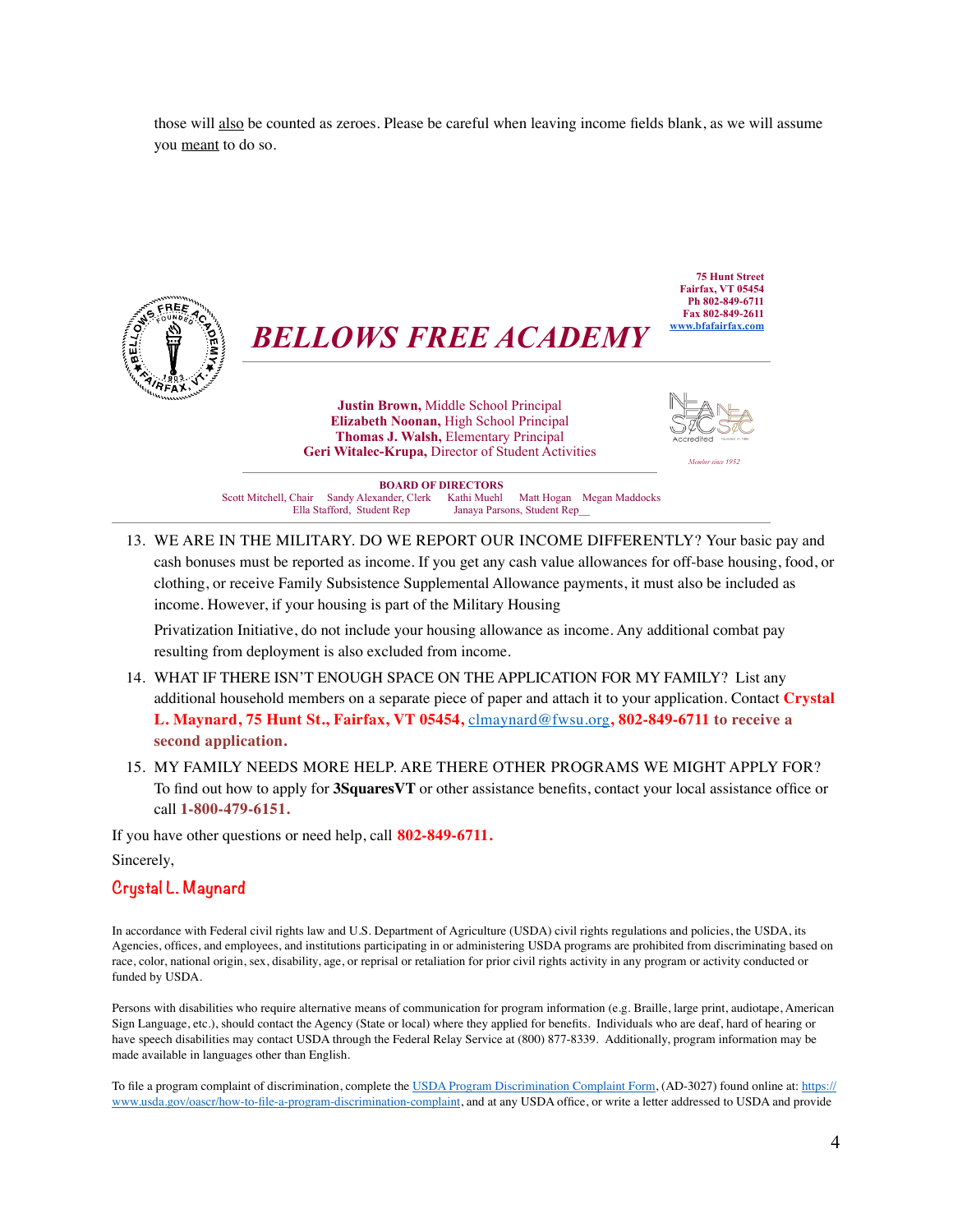in the letter all of the information requested in the form. To request a copy of the complaint form, call (866) 632-9992. Submit your completed form or letter to USDA by:

- 1. mail: U.S. Department of Agriculture Office of the Assistant Secretary for Civil Rights 1400 Independence Avenue, SW Washington, D.C. 20250-9410;
- 2. fax: (202) 690-7442; or
- 3. email: [program.intake@usda.gov](mailto:program.intake@usda.gov).

This institution is an equal opportunity provider.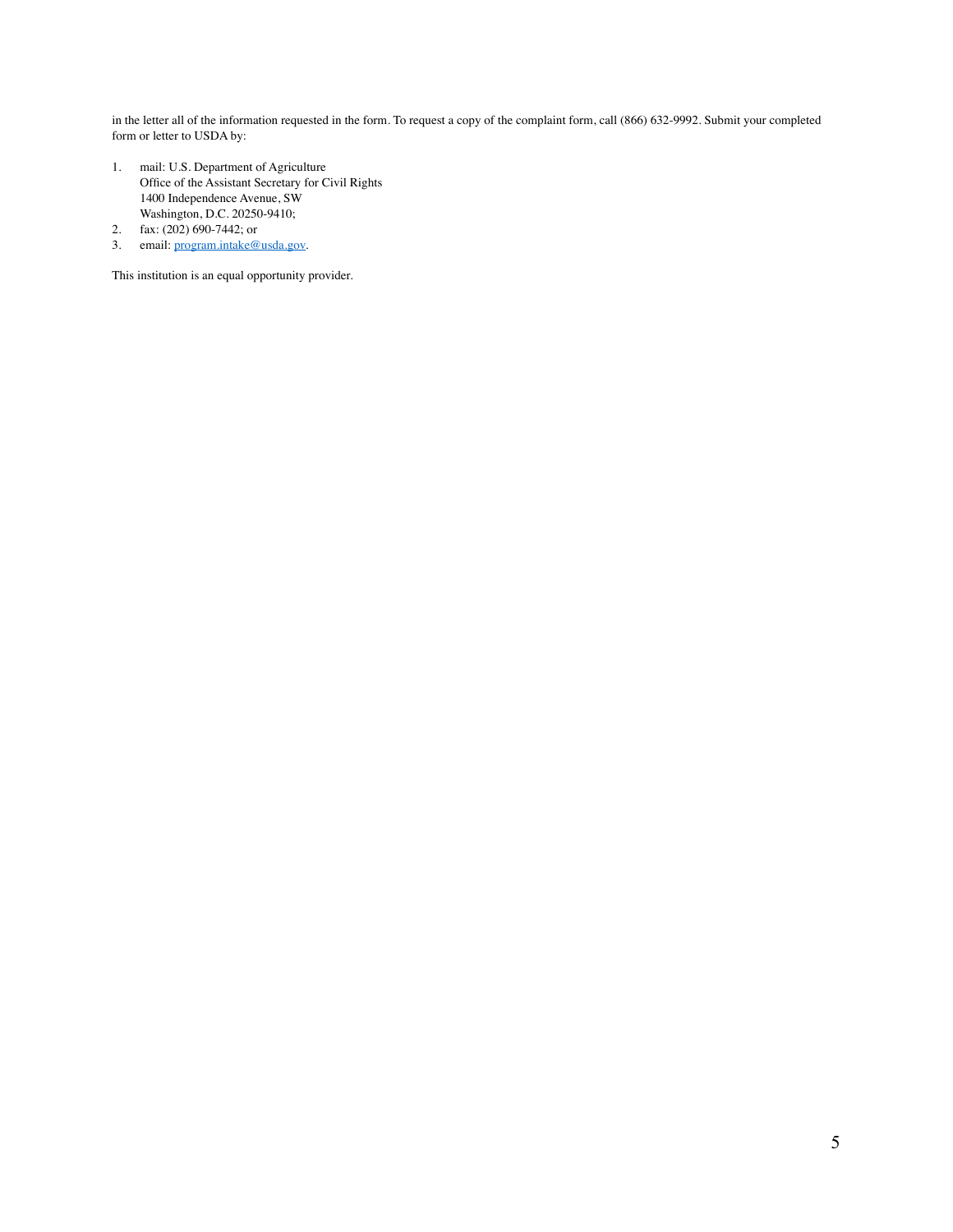# **How to Apply for Free and Reduced Price School Meals**

**Please use these instructions to help you fill out the application for free or reduced price school meals. You only need to submit one application per household, even if your children attend more than one school in Franklin West Supervisory Union. The application must be filled out completely to certify your children for free or reduced price school meals.**

**Please follow these instructions in order! Each step of the instructions is the same as the steps on your application. If at any time you are not sure what to do next, please contact Crystal L. Maynard,** [clmaynard@FWSU.org](mailto:clmaynard@FWSU.org) **or 802-849-6711.**

## **PLEASE USE A PEN (NOT A PENCIL) WHEN FILLING OUT THE APPLICATION AND DO YOUR BEST TO PRINT CLEARLY.**

## **Step 1: LIST ALL HOUSEHOLD MEMBERS WHO ARE INFANTS, CHILDREN, AND STUDENTS UP TO AND INCLUDING GRADE 12**

**Tell us how many infants, children, and school students live in your household. They do NOT have to be related to you to be a part of your household.**

**Who should I list here?**

- **When filling out this section, please include all members in your household who are:** 
	- **Children age 18 or under and are supported with the household's income;**
	- **In your care under a foster arrangement, or qualify as homeless, migrant, or runaway youth;**
	- **Students attending Bellows Free Academy, Fairfax** *regardless of age.*

**A)** *List each child's name.* **For each child, print their first name, middle initial and last name. Use one line of the application for each child. When printing names, write one letter in each box, stop if you run out of space. If there are more children present than lines on the application, attach a second piece of paper with all required information for the additional children.**

**B)** *List the school name and grade. Is the child a student?* **Mark 'Yes' or 'No' under the column titled "Student" to tell us which children attend school.** 

**C)** *Do you have any foster children?* **If any children listed are foster children, mark the "Foster Child" box next to the child's name. Foster children who live with you may count as members of your household and should be listed on your application. If you are** *only* **applying for foster children, after completing STEP 1, skip to STEP 4 of the application and these instructions.**

**D)** *Are any children homeless, migrant, or runaway?* **If you believe any child listed in this section may meet this description, please mark the "Homeless, Migrant, Runaway" box next to the child's name and complete all steps of the application.**

**How to Apply for Free and Reduced Price School Meals (cont'd)**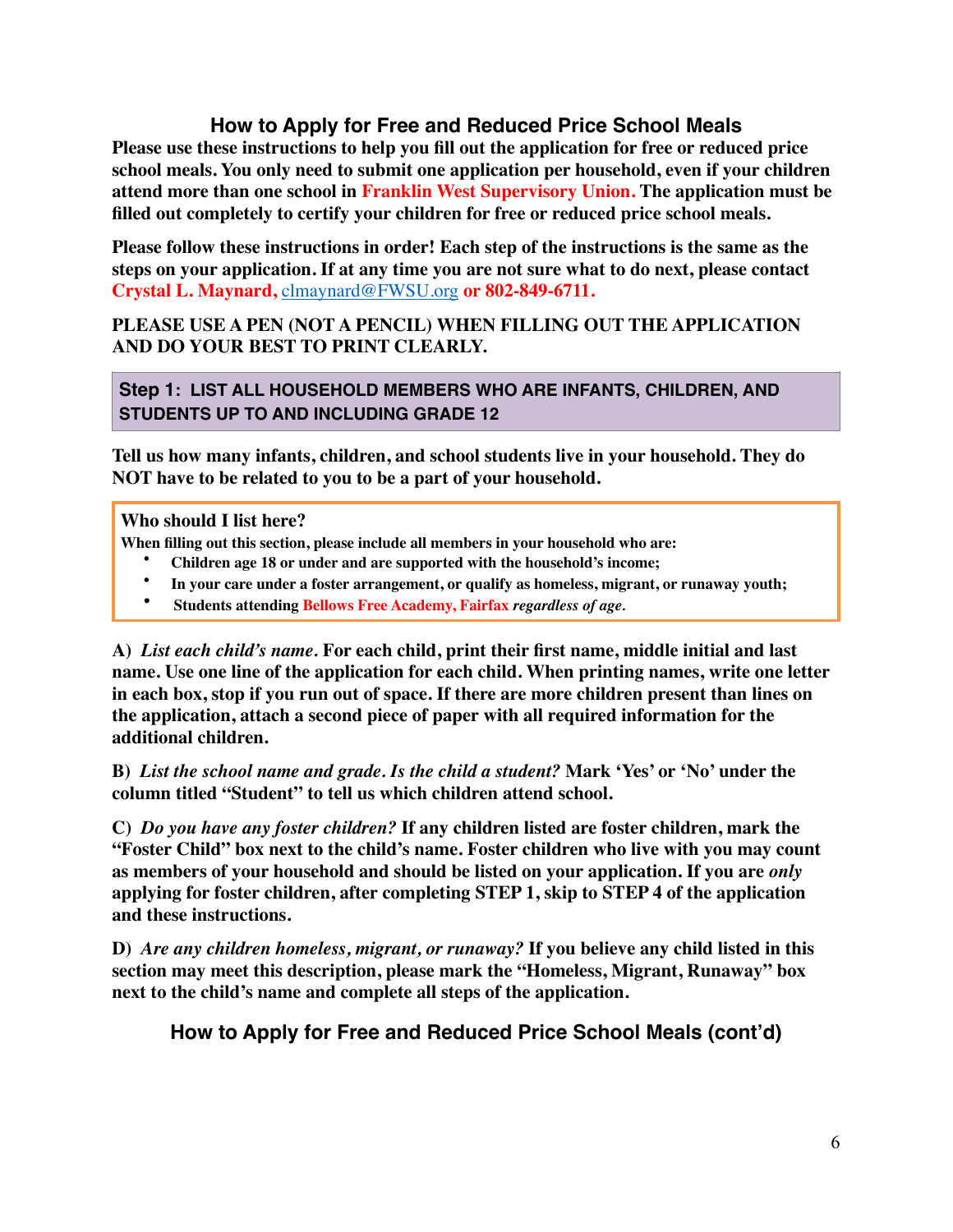# **Step 2: DO ANY HOUSEHOLD MEMBERS (INCLUDING YOU) CURRENTLY PARTICIPATE IN ONE OR MORE OF THE FOLLOWING ASSISTANCE PROGRAMS: 3SquaresVT OR Reach-Up**

**If anyone in your household participates in the assistance programs listed below, your children are eligible**

### **A) IF** *NO ONE* **IN YOUR HOUSEHOLD PARTICIPATES IN ANY OF THE ABOVE LISTED PROGRAMS:**

- *Circle 'NO' and skip to STEP 3 on these instructions and STEP 3 on your application.*
- *Leave STEP 2 blank.*

### **B) IF** *ANYONE* **IN YOUR HOUSEHOLD PARTICIPATES IN ANY OF THE ABOVE LISTED PROGRAMS:**

• *Circle 'YES' and provide a case number for3SquaresVT or Reach-Up.* **You only need to write one case number. If you participate in one of these programs and do not know your case number, contact: the Benefits Service Center at (800) 479-6151. You must provide a case number on your application if you circled "YES".** *Skip to STEP 4.*

### **Step 3: REPORT INCOME FOR ALL HOUSEHOLD MEMBERS**

A) **Report all income earned by children.** Refer to the chart titled "Sources of Income for Children" in these instructions and report the combined gross income for **ALL** children listed in Step 1 in your household in the box marked "Total Child Income." Only count foster children's income if you are applying for them together with the rest of your household. It is optional for the household to list foster children living with them as part of the household.

#### **What is Child Income?\***

•

Child income is money received from outside your household that is paid **directly** to your children. Many households do not have any child income. Use the chart below to determine if your household has child income to report. *\*Infrequent earnings received on an irregular basis, such as payment for occasional baby-sitting or mowing lawns are not included.* 

| <b>Sources of Income for Children</b> |                                                                                            |        |                                                                                                                                                                          |  |  |  |
|---------------------------------------|--------------------------------------------------------------------------------------------|--------|--------------------------------------------------------------------------------------------------------------------------------------------------------------------------|--|--|--|
|                                       | <b>Sources of Child Income</b>                                                             |        | Example(s)                                                                                                                                                               |  |  |  |
|                                       | Earnings from work                                                                         | ٠      | A child has a job where they earn a salary or wages.                                                                                                                     |  |  |  |
|                                       | Social Security<br><b>Disability Payments</b><br>$\circ$<br>Survivor's Benefits<br>$\circ$ | ٠<br>٠ | A child is blind or disabled and receives Social Security benefits.<br>A parent is disabled, retired, or deceased, and their child receives social<br>security benefits. |  |  |  |
|                                       | Income from persons <i>outside</i> the<br>household                                        | ٠      | A friend or extended family member <i>regularly</i> gives a child spending money.                                                                                        |  |  |  |
|                                       | Income from any other source                                                               | ٠      | A child receives income from a private pension fund, annuity, or trust.                                                                                                  |  |  |  |

# **How to Apply for Free and Reduced Price School Meals (cont'd)**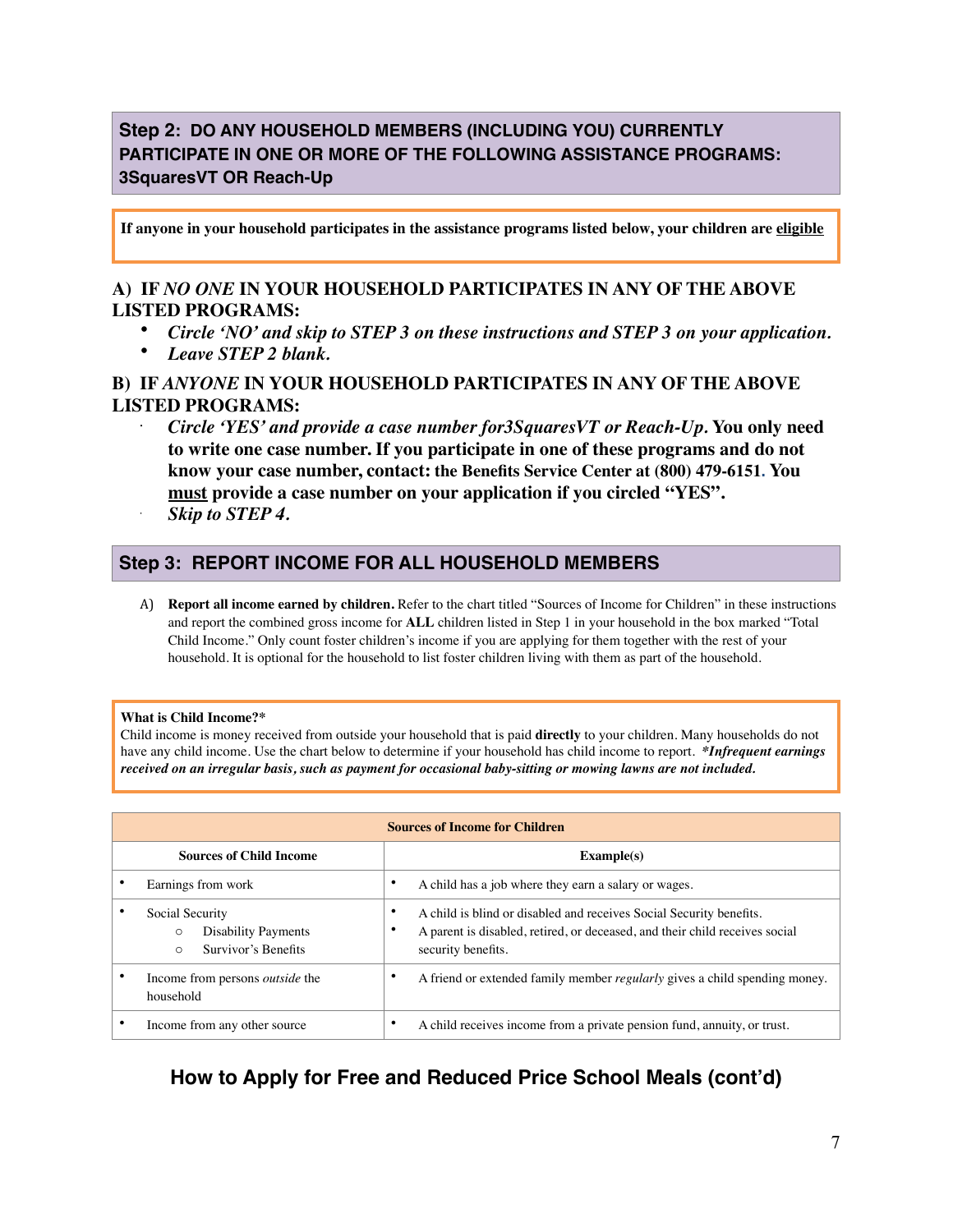## **FOR EACH ADULT HOUSEHOLD MEMBER:**

#### **Who should I list here?**

### **When filling out this section, please include all members in your household who are:**

• Living with you and share income and expenses, *even if not related and even if they do not receive income of their own.*

Do **not** include people who:

- Live with you but are not supported by your household's income **and** do not contribute income to your household.
- Children and students already listed in Step 1

### **How do I fill in the income amount and source?**

### *FOR EACH TYPE OF INCOME:*

- Use the charts in this section to determine if your household has income to report.
- Report all amounts in **gross income** ONLY. Report all income in whole dollars. Do not include cents.
	- o Gross income is the total income received before taxes or deductions.
	- o Many people think of income as the amount they "take home" and not the total, "gross" amount. Make sure that the income you report on this application has NOT been reduced to pay for taxes, insurance premiums, or any other amounts taken from your pay.
- Write a "0" in any fields where there is no income to report. Any income fields left empty or blank will be counted as zeroes. If you write '0' or leave any fields blank, you are certifying (promising) that there is no income to report.

**B)** *List Adult Household member's name.* **Print the name of each household member in the boxes marked "Names of Adult Household Members (First and Last)." Do not list any household members you listed in STEP 1. If a child listed in STEP 1 has income, follow the instructions in STEP 3, part A.**

**C)** *Report earnings from work.* **Refer to the chart titled "Sources of Income for Adults" in these instructions and report all income from work in the "Earnings from Work" field on the application. This is usually the money received from working at jobs. If you are a selfemployed business or farm owner, you will report your net income.**

**What if I am self-employed?**

If you are self-employed, report income from that work as a **net** amount. This is calculated by subtracting the total operating expenses of your business from its gross receipts or revenue.

**D)** *Report income from Public Assistance/Child Support/Alimony.* **Refer to the chart titled "Sources of Income for Adults" in these instructions and report all income that applies in the "Public Assistance/Child Support/Alimony" field on the application. Do not report the value of any cash value public assistance benefits NOT listed on the chart. If income is received from child support or alimony, only court-ordered payments should be reported here. Informal but regular payments should be reported as "other" income in the next part.**